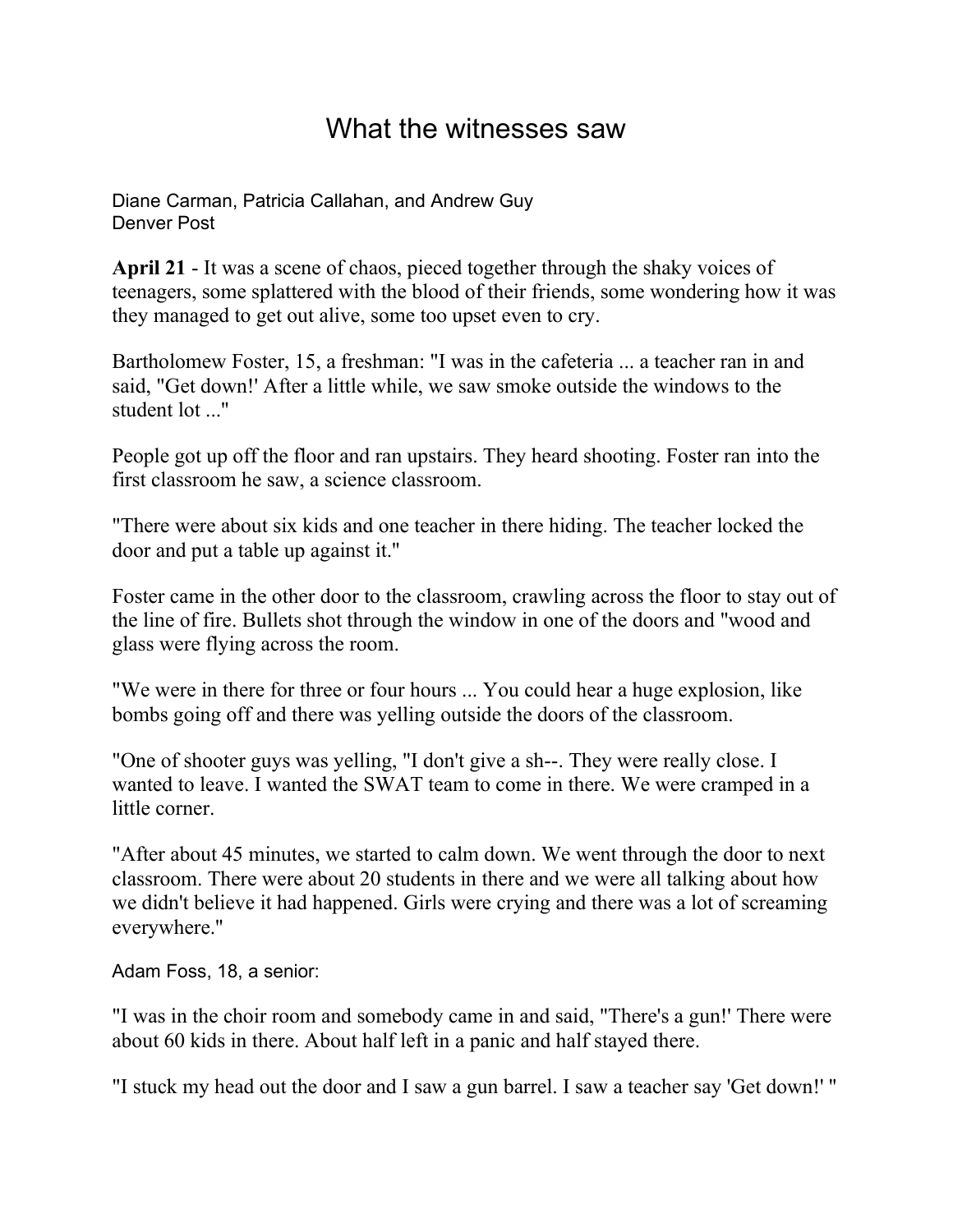"Then I saw the gun shoot, smoke came out of the barrel. A teacher fell into the lockers. I saw the teacher get shot and he was still trying to get the kids out of the hallway.

"As we go out, we see the legs of people and backpacks everywhere. When we walked outside, we stepped over two bodies.''

The cafeteria was flooded with water because the sprinklers went off. There were powder marks from guns on the walls, the doors were kicked in.

"We saw one kid lying on the stairs, and one was on the ground. They were just dead, purple, their eyes still open.''

Wade Frank, a senior:

He was out in the parking lot standing talking to a friend when he noticed one of the shooters in a black trench coat at the top of stairs. The shooter aimed and shot a girl in the leg. She was lying on a curb and a young man came to her rescue.

"The trench coat walked up and shot the boy point blank in the back.''

The guy in the trench coat then walked up a small incline and threw a hand grenade into a parking lot.

"He was just totally calm about everything.''

Nick Foss, 18, a senior:

"I've never seen anything like it in my life. I've never seen so many dead people. We walked out of the cafeteria and saw more bodies. One kid had his face blown off. And I saw one of my friends with his face shot off.''

Kids were trying to crawl out through the vents. They were looking for a place to hide, a way to get to safety.

He was in the cafeteria with his friends when the shooting started.

Denny Rowe, 15, a sophomore:

He was outside, having lunch with friends.

"These guys opened fire on everything that looked human.''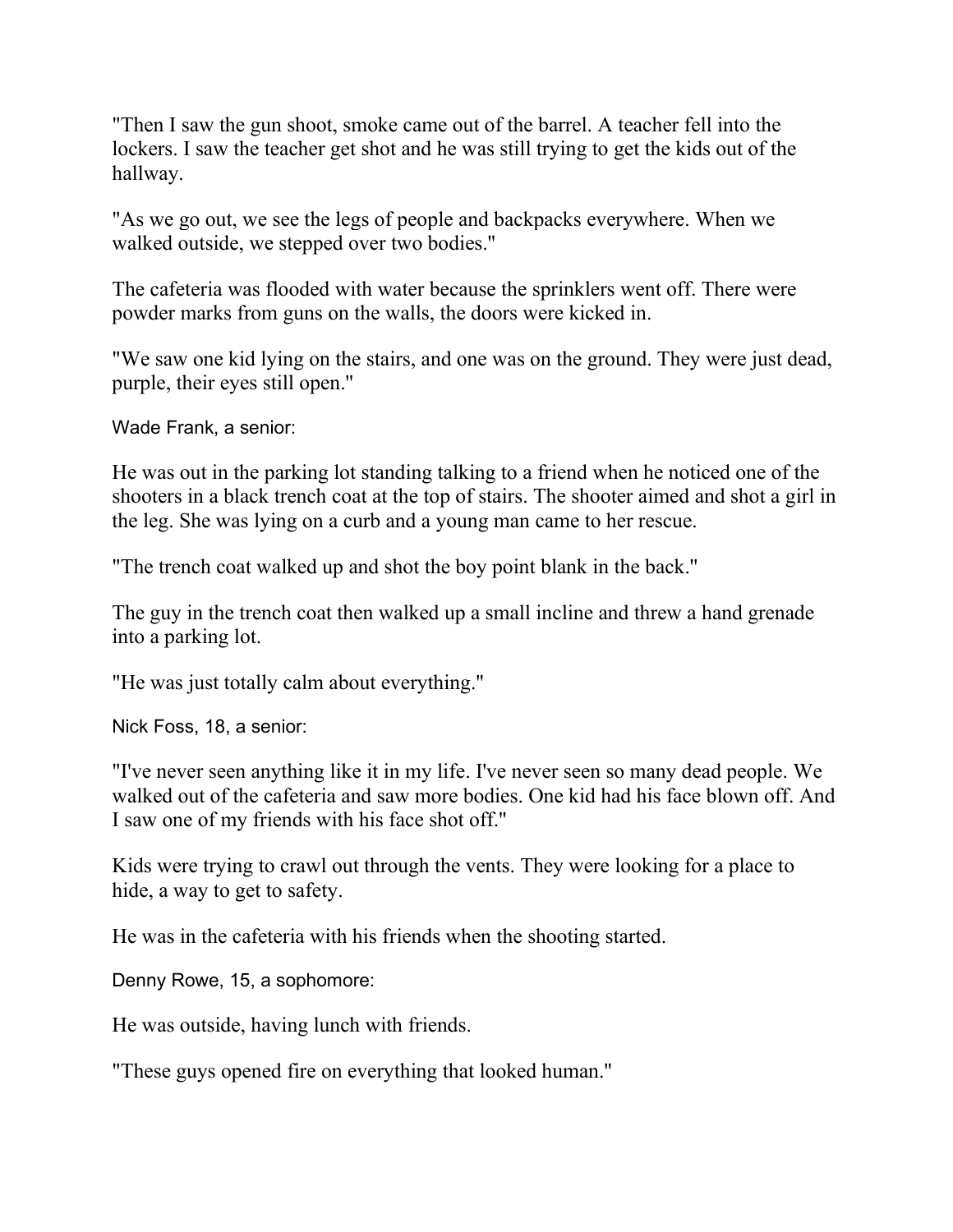Two gunmen were on top of the stairs at the entrance of the school.

"They were shooting at some kids down below then they pointed at us and started shooting. Bullets were bouncing everywhere. Two guys next to me got hit.''

One of the injured was Mike Johnson, 16, a sophomore, who was shot in the leg.

"He was running and screaming.''

Araceli Gaucin, 16, junior:

Running through the hallway "l just saw a bunch of people on the ground lying down in pools of blood.''

She and her friend Michelle heard gunshots and ran into the kitchen of the cafeteria.

"We were waiting for (the cops) to get them and they never got them.''

Melanie Poleschook, a sophomore:

She was in science class on the second floor of the school when she heard gunshots. The students tried to leave but everyone moved them back into the room and for the next three hours she lay on the floor of that classroom watching a wounded business teacher, Mr. (Dave) Sanders.

"He lost a lot of blood ... his pulse was so slow. He was really cold.''

Students tried to help him as much as they could, but for the entire three hours, they were afraid he was going to die.

Brian Stepp, 16, sophomore:

He was walking across the soccer field when he heard shots. He turned around.

"One guy was wearing a black trench coat. He turned to a girl that was walking near him and he shot her eight times.''

Pat Neville, 15, a sophomore:

He was walking toward his car to go to lunch, when he heard what he thought were firecrackers. Then he saw a guy throw a black thing, possibly a hand grenade or a pipe bomb, on top of the school and it exploded into fire. Another gunman was outside the building, carrying an assault rifle.